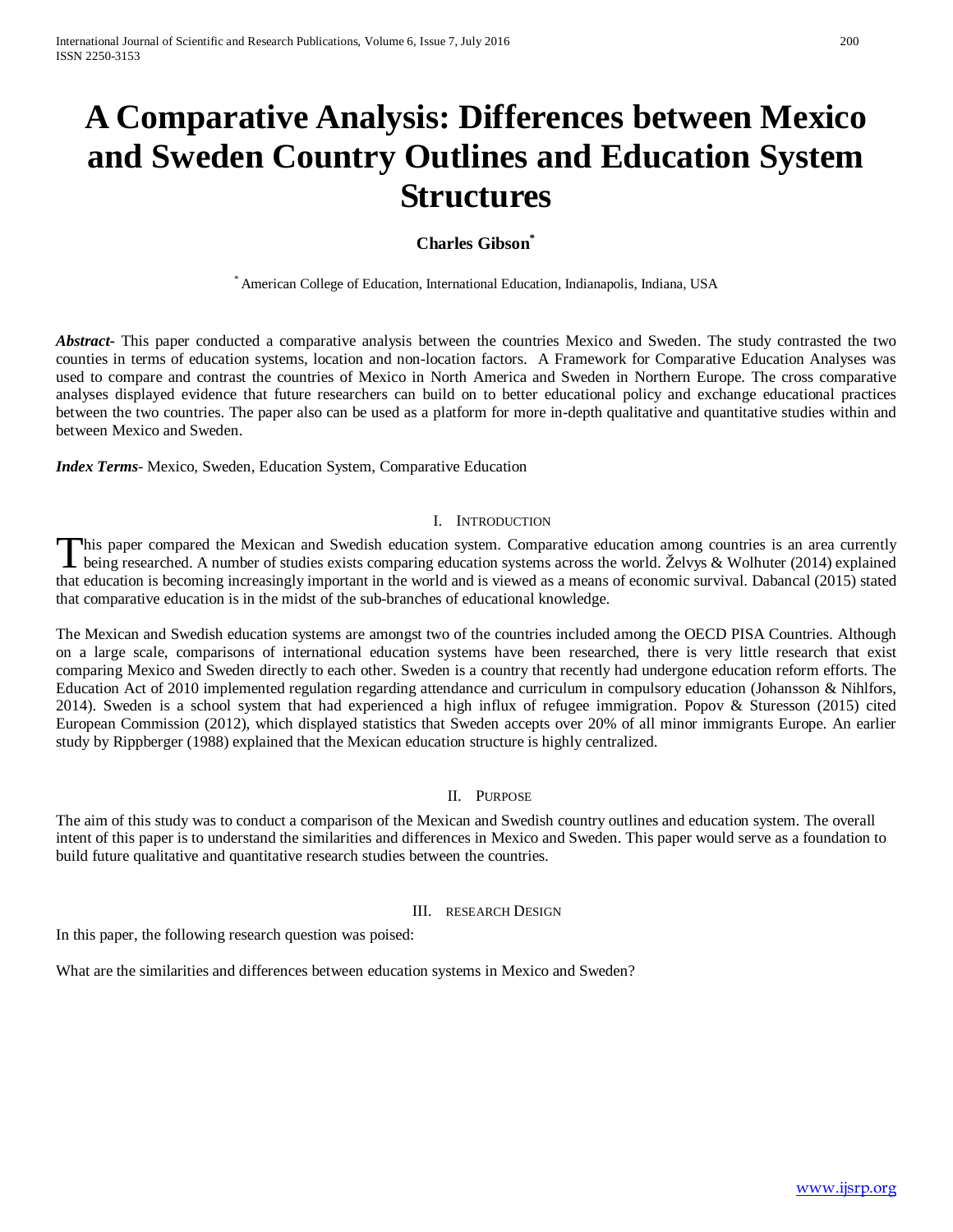Figure 14.1: A Framework for Comparative Education Analyses



Source: Bray & Thomas (1995), p.475.

To investigate the poised research question, A Framework for Comparative Education Analyses was utilized. The Bray & Thomas (2015) multivariate analysis of Mexico and Sweden were completed in three stages. The initial stage analyzed the differences between the two country's Nonlocational Demographic Groups. The next phase of the framework analyzed the Geographical/Locational Levels. The final phase of the Framework for Comparative Education Analysis examined the Aspects of Education and of Society.

The data used in this study was obtained from multiple sources. Data was extracted from the OECD PISA 2012 Country Profile, OECD Education at a Glance 2014, CIA World Factbook and additional scientific-based literature. Once all needed data was obtained from the mentioned data sources, the analysis was conducted. The results were displayed using charts, tables and written explanations.

### IV. RESULTS

# *Nonlocational Demographic Groups*

Chart 1: Mexico Ethnic Groups (CIA: the world factbook: Mexico, 2012)



Chart 1 showed that 60% of Mexico's ethnic groups are mestizo (Amerindian-Spanish), 30% Amerindian predominantly Amerindian, 9% White and 1% other. The ethnic groups in Sweden are much different and had more ethnic groups than Mexico. The CIA: The world factbook: Sweden. (2012) did not give exact percentage breakdowns, but listed the following as ethic group indigenous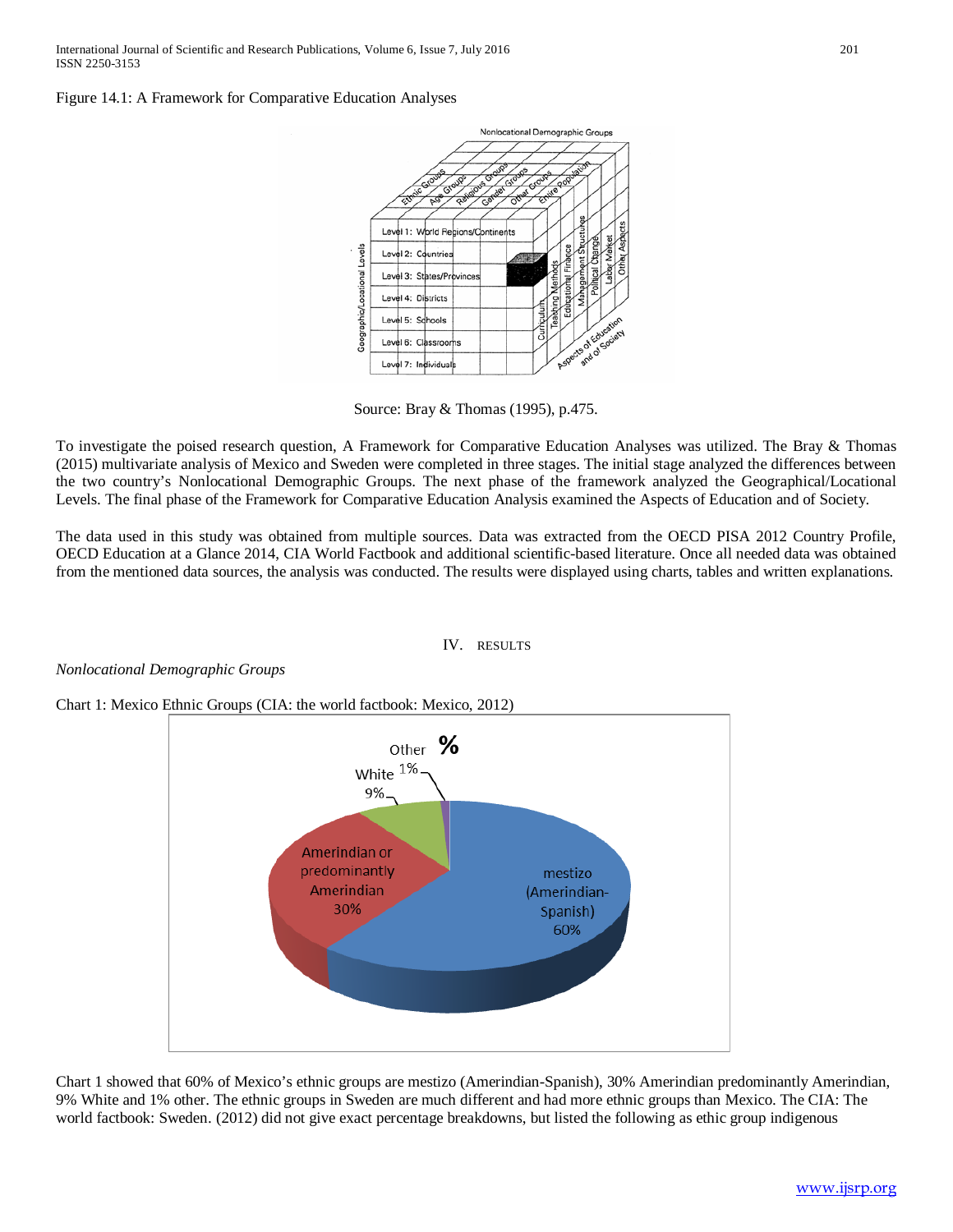populations: Swedes with Finnish and Sami minorities; foreign-born or first-generation immigrants: Finns, Yugoslavs, Danes, Norwegians, Greeks and Turks.



There is a noticeable difference in the age groups between Mexico and Sweden. Mexico has 28.2% of its population as being age 0- 14, opposed to Sweden's 15.4%. The age groups are similar in the 15-64 years estimates (Mexico 65.2% and Sweden 64.8%). The 65 and over group makes up 6.6% in Mexico and 19.7% in Sweden (CIA: The world factbook: Mexico, 2012; CIA : The world factbook: Sweden, 2012).

Chart 3: Mexico Religious Groups (CIA: The world factbook: Mexico, 2012) Source: 2000 Census Data



Chart 2: Age Groups, 2012 estimates (CIA: The world factbook: Mexico, 2012; CIA : The world factbook: Sweden, 2012)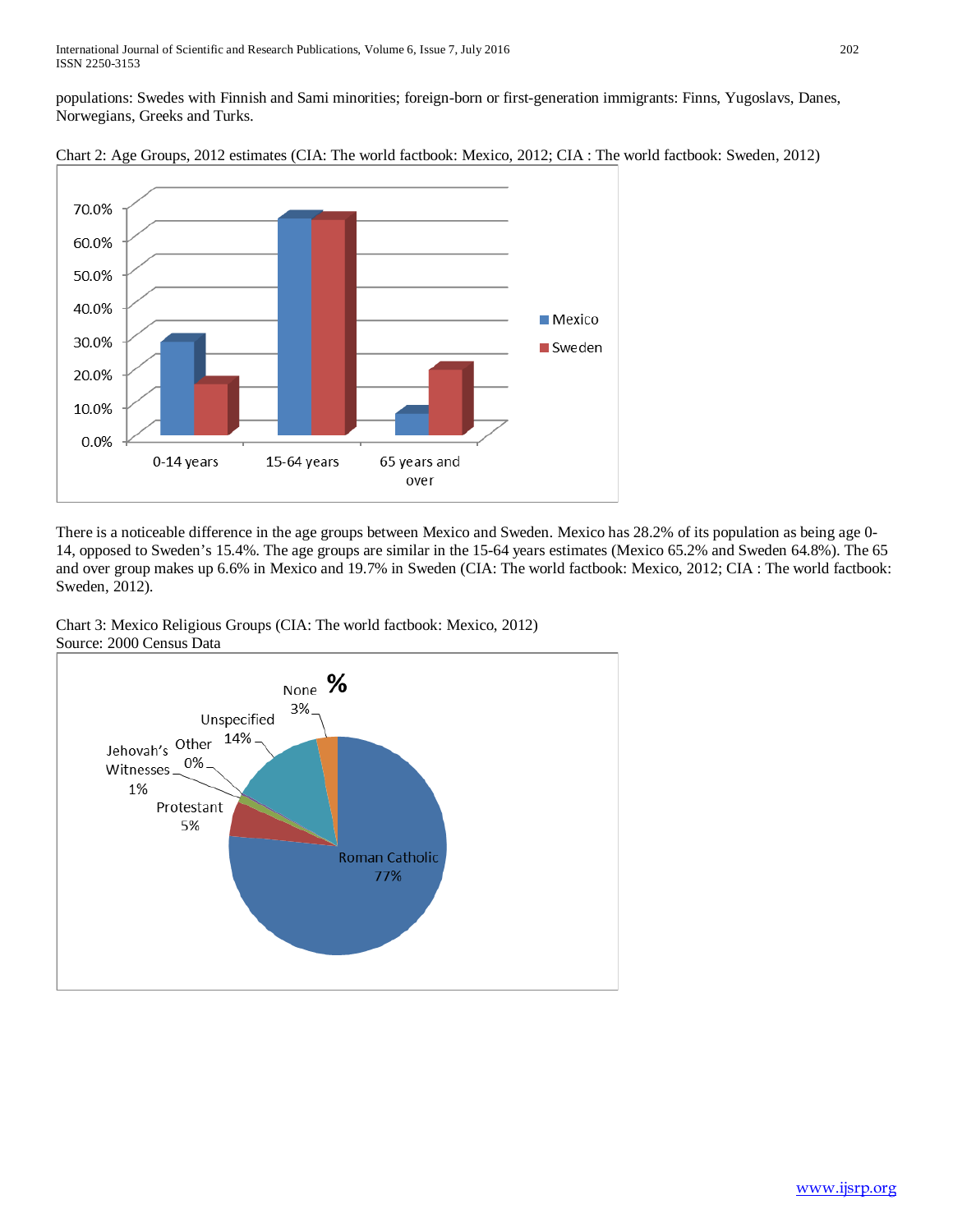# Chart 4: Sweden Religious Groups (CIA: The world factbook: Sweden, 2012) Source: 2000 Census Data



Chart 3 displayed that the majority of the country is Roman Catholic (77%), along with groups that are Unspecified (14%), Protestant (5%), none (3%) and Jehovah's Witness (1%). Sweden is mainly Lutheran (87%), with a variety of other religions making up the remaining 13% as shown in Chart 4 (includes Roman Catholic, orthodox Baptist, Muslim, Jewish and Buddhist) (CIA: The world factbook: Mexico, 2012; CIA : The world factbook: Sweden, 2012).

Chart 5: Entire Population. Population Estimates using July 2012 Data (CIA: The world factbook: Mexico, 2012; CIA : The world factbook: Sweden, 2012).



Chart 5 reveals a large difference in population between Mexico and Sweden. Mexico's total population as of July 2012 is estimated to be at 114,975,406. Sweden had a population of 9,103,788; an estimated 105,871,618 million less than Mexico.

# *Geographic/Locational Levels*

According to CIA: The world factbook: Mexico (2012), Mexico is a country located in North America. Mexico borders the Caribbean Sea and the Gulf of Mexico. The country is also located between the United States and Guatemala. Sweden is located in Northern Europe between Norway and Finland. Sweden borders the Baltic Sea, Gulf of Bothnia, Kattegat and Skagerrak. The capitol city of Mexico is Mexico City. The country has 31 states and 1 federal district. Sweden's capital is Stockholm and is made up of 21 counties.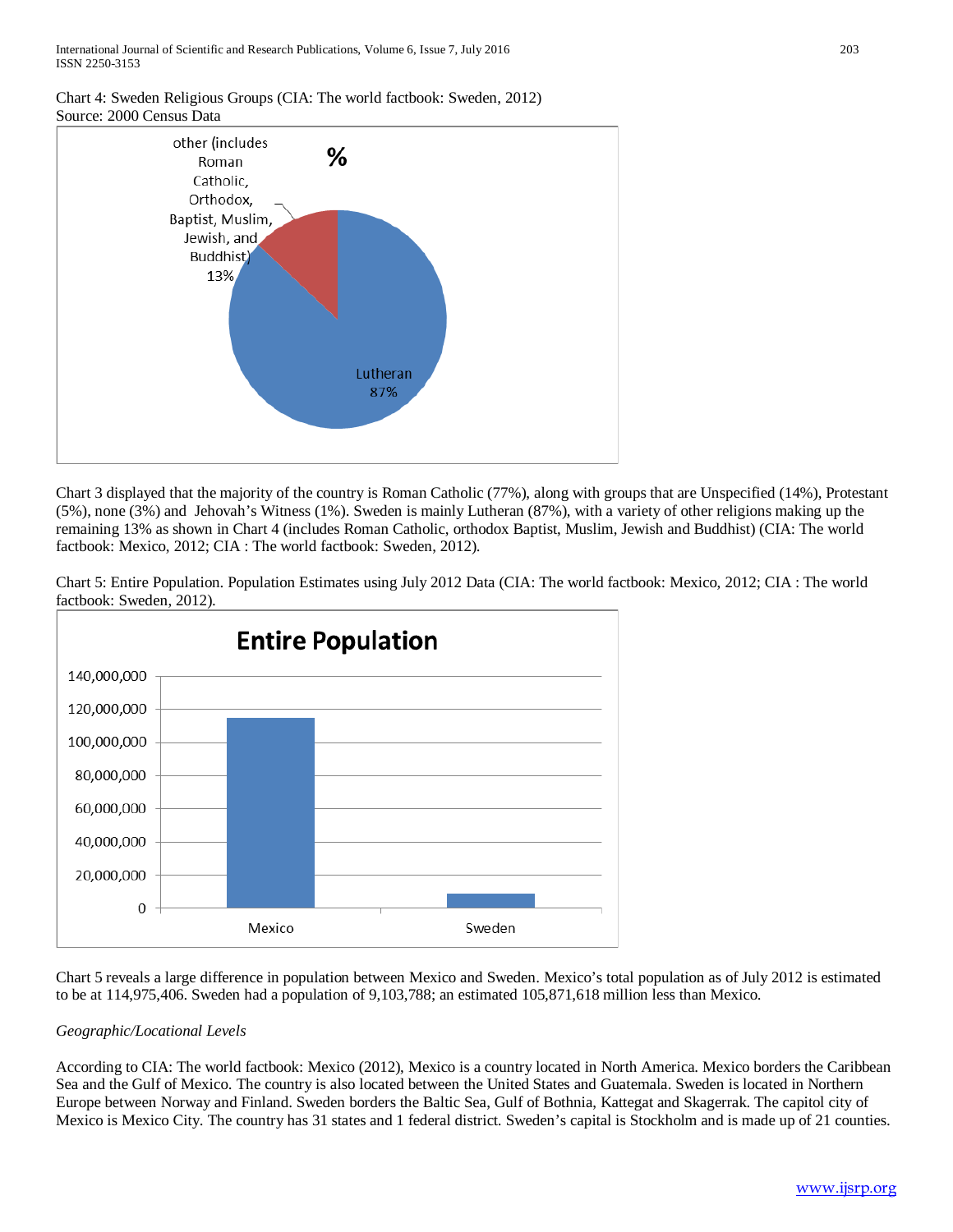Mexico and Sweden both have public and private education facilities (Mexico: Education at a glance, 2014; Sweden, 2012). The educational system in Mexico is constructed of five levels: pre-primary, primary, lower secondary, upper secondary and tertiary (Mexico: Education at a glance, 2014). The school structure in Sweden is similar to Mexico, being made up of pre-school, primary and lower secondary education, secondary education and higher education (Sweden, 2012).

# *Aspects of Education and of Society*

The aspects of education and of society are the last stage of A Framework for Comparative Education Analysis. The PISA 2012 Country Profile displayed data for both Mexico and Sweden in three areas: Reading Performance, Mathematics performance and Science Performance.

Chart 6: Reading Mean Scores (OECD, 2012)



Chart 7: Mathematics Mean Scores (OECD, 2012)

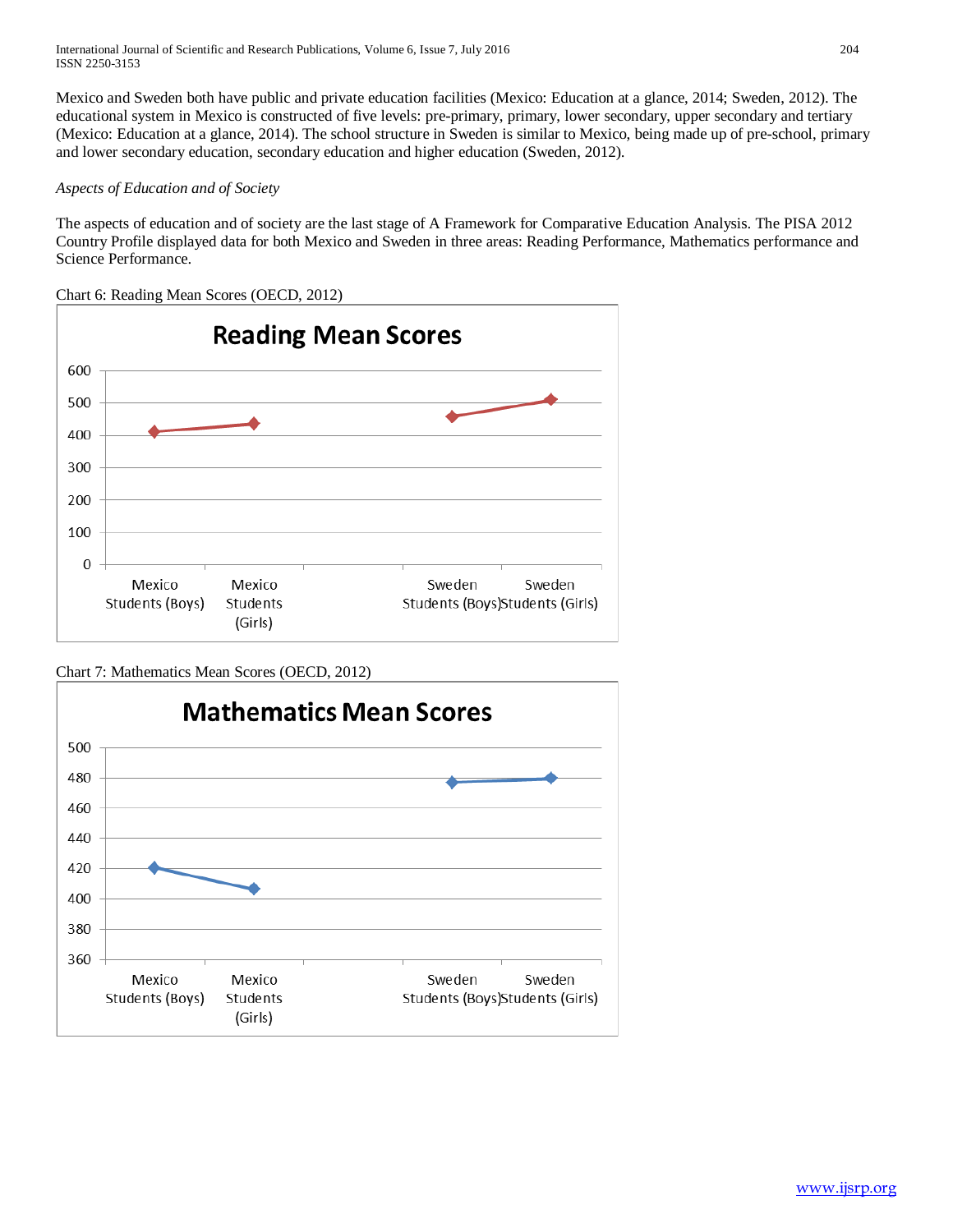Chart 8: Reading Mean Scores (OECD, 2012)



Chart 6 reveled Mexican students and Swedish student's reading mean scores. Mexican Students Boys (m= 411.365), Mexican Student Girls (m= 435.272), Sweden Student Boys (m=457.991) and Sweden Student Girls (m= 509.135). Chart 7 reveled Mexican and Swedish student's mathematics mean scores. Mexican Students Boys (m= 420.441), Mexican Student Girls (m= 406.427), Sweden Student Boys (m=476.916) and Sweden Student Girls (m= 479.629). Chart 8 reveled Mexican students and Swedish student's science mean scores. Mexican Students Boys (m= 418.128), Mexican Student Girls (m= 411.836), Sweden Student Boys (m= 481.151) and Sweden Student Girls (m= 488.513) (OECD, 2012).



Chart 9: Annual Expenditures Comparison of Mexico and Sweden 2011 (USD) (Mexico: Education at a glance, 2014; Sweden: Education at a glance, 2014)

Chart 9 shows the Annual Expenditures Comparison data between the two countries from Mexico: Education at a glance (2014) and Sweden: Education at a glance (2014) OECD reports for 2011. The data is displayed using the USD currency on the amount spent per student. In Pre-primary education, Mexico spent (2568) and Sweden (6915). With Primary education Mexico spent (2622) and Sweden (10295). In Secondary education, Mexico spent (2943) and Sweden (10938). In Tertiary education Mexico spent (7889) and Sweden (20818).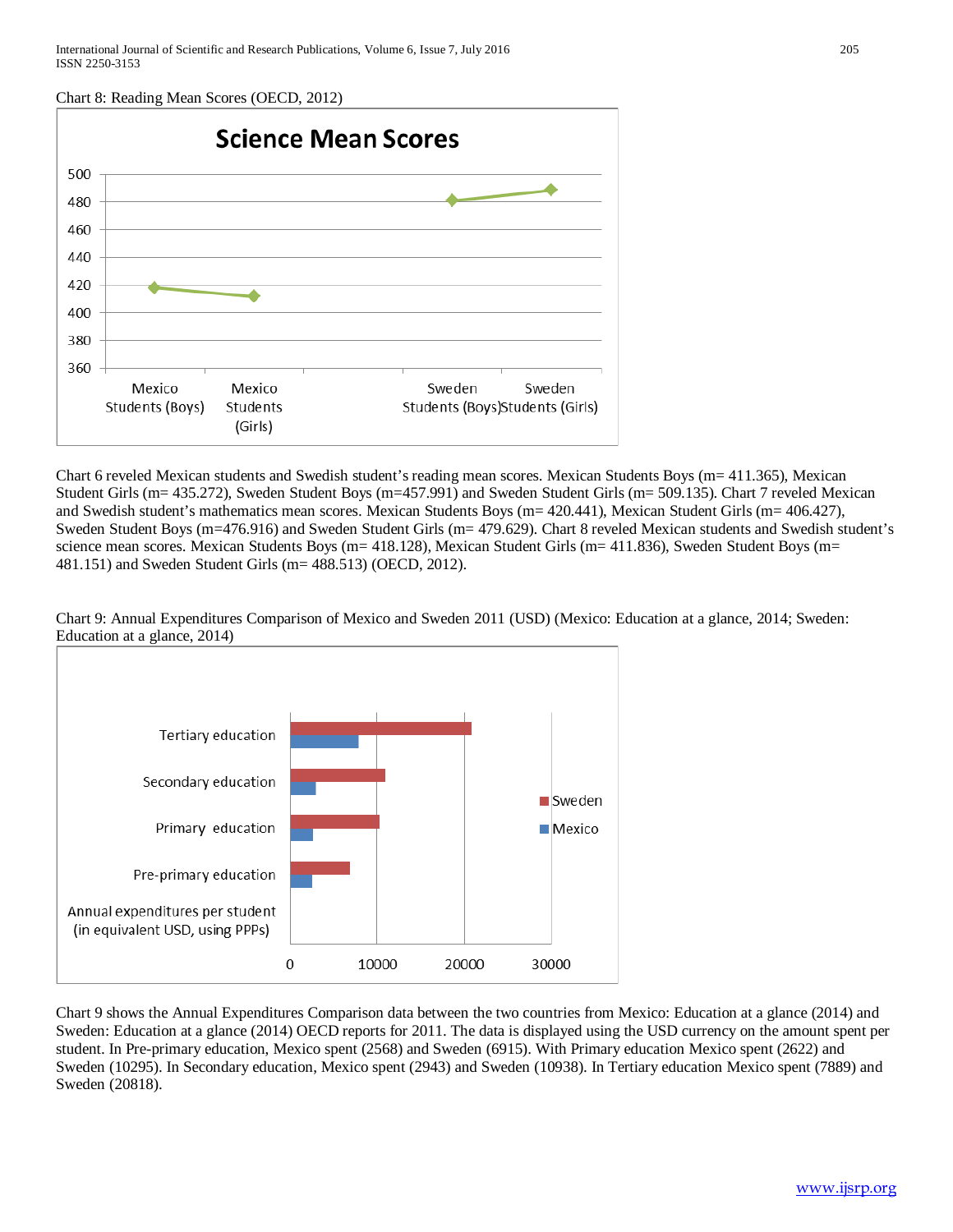Table 1: Educational Expenditure Comparison 2011. (Mexico: Education at a glance, 2014; Sweden: Education at a glance, 2014)

| Total expenditure an educational institutions as a percentage of GDP | Mexico | Sweden |
|----------------------------------------------------------------------|--------|--------|
| Percentage GDP                                                       | 6%     | 6%     |
|                                                                      |        |        |
| Total public expenditure on education                                |        |        |
| As a percentage of total public expenditure                          | 20%    | 13%    |
|                                                                      |        |        |
| Share of private expenditure on educational institutions             |        |        |
| Pre-primary education                                                | 16%    | 19%    |
| Primary, secondary and post-secondary non-tertiary education         | 17%    | 9%     |
| Tertiary education                                                   | 33%    | 31%    |
| All levels of education                                              | 20%    | 16%    |

In Table 1, the Mexican and Swedish Education system showed the percentages spent within each system.

Another area that is compared are politics. Mexico has a federal public government and Sweden is a constitutional monarchy. The Mexican constitution is dated February 5, 1917 and the Swedish constitution on January 1, 1975. The two countries also have different time periods that they have been independent. Mexico's independence was declared on September 16, 1810, but officially recognized by Spain on September 27, 1821. Sweden's Independence Day is June 6, 1523 (CIA: The world factbook: Mexico, 2012; CIA: The world factbook: Sweden, 2012).

In addition to political and governmental comparisons between the two countries, there are economic differences between the labor markets. According to CIA: The world factbook: Mexico (2012), Mexico has a free market economic structure, which is in a trillion dollar division. The Mexican structure in the country consists of agricultural industries dominated heavily by the private sector. The industries include seaports, railroads, telecommunications, electricity generation, natural gas distribution and airports. In Sweden's labor market, privately owned firms form most of the industrial output. Agriculture accounts for just over 1% of the employment (CIA: The world factbook: Sweden, 2012).

### V. DISCUSSION AND CONCLUSION

The aim of this paper was to conduct a comparative analysis between Mexico and Sweden to address the poised research question. The Framework for Comparative Education Analysis displayed several similarities and differences between the two countries (Bray, 2005). Mexico and Sweden are both nations comprised of mainly Christian religious groups. However, there denominations are very different. Mexico is mainly Roman Catholic and Sweden is mostly Lutheran. It is difficult to determine if this has any influence on the educational performance as an outside factor (CIA: The world factbook: Mexico, 2012; CIA: The world factbook: Sweden, 2012). The age groups between the compared countries are very similar in the 15-46 age range shown in Chart 2, but the age 0-14 and 65 and over are reversed. This data can be viewed as evidence that although there are more people in Mexico born and alive between ages 0-14, Sweden has more of the population living to be over the age 65. This evidence could also explain the population differences between the countries. Mexico had a population of 114,975,406 and Sweden had a population of 9,103,788; which is substantially less people (CIA: The world factbook: Mexico, 2012; CIA: The world factbook: Sweden, 2012).

The study also revealed that the Geographical/Locational Levels of Mexico and Sweden have few similarities. A similarity that the countries do have is that they both have public and private institutions. Mexico is a country in North America with a Latin Cultural background. Sweden is a country located far away from North America in Northern Europe (CIA: The world factbook: Mexico, 2012; CIA: The world factbook: Sweden, 2012). Further qualitative research could reveal how cultural differences affect learning and education in the studied regions; which is beyond the scope of this paper.

The mean score data in Chart6, Chart 7 and Chart 8 display Sweden only performed slightly better in reading than Mexico, but much higher in Mathematics and Science according to OECD (2012). Additional quantitative research conducting a more in-depth analysis of performance scores would serve as a platform to see which educational practices each country could use from each other. The results also showed that Sweden spends more money per student on education than Mexico does on all levels (Pre-primary, Primary, Secondary and Tertiary) (Mexico: Education at a glance, 2014; Sweden: Education at a glance 2014). This served as evidence that countries that invest more money in education have better results. The labor markets in the two countries are both heavily dominated by the private sector. The governmental structures are not similar. Mexico is governed as a federal republic and Sweden as a